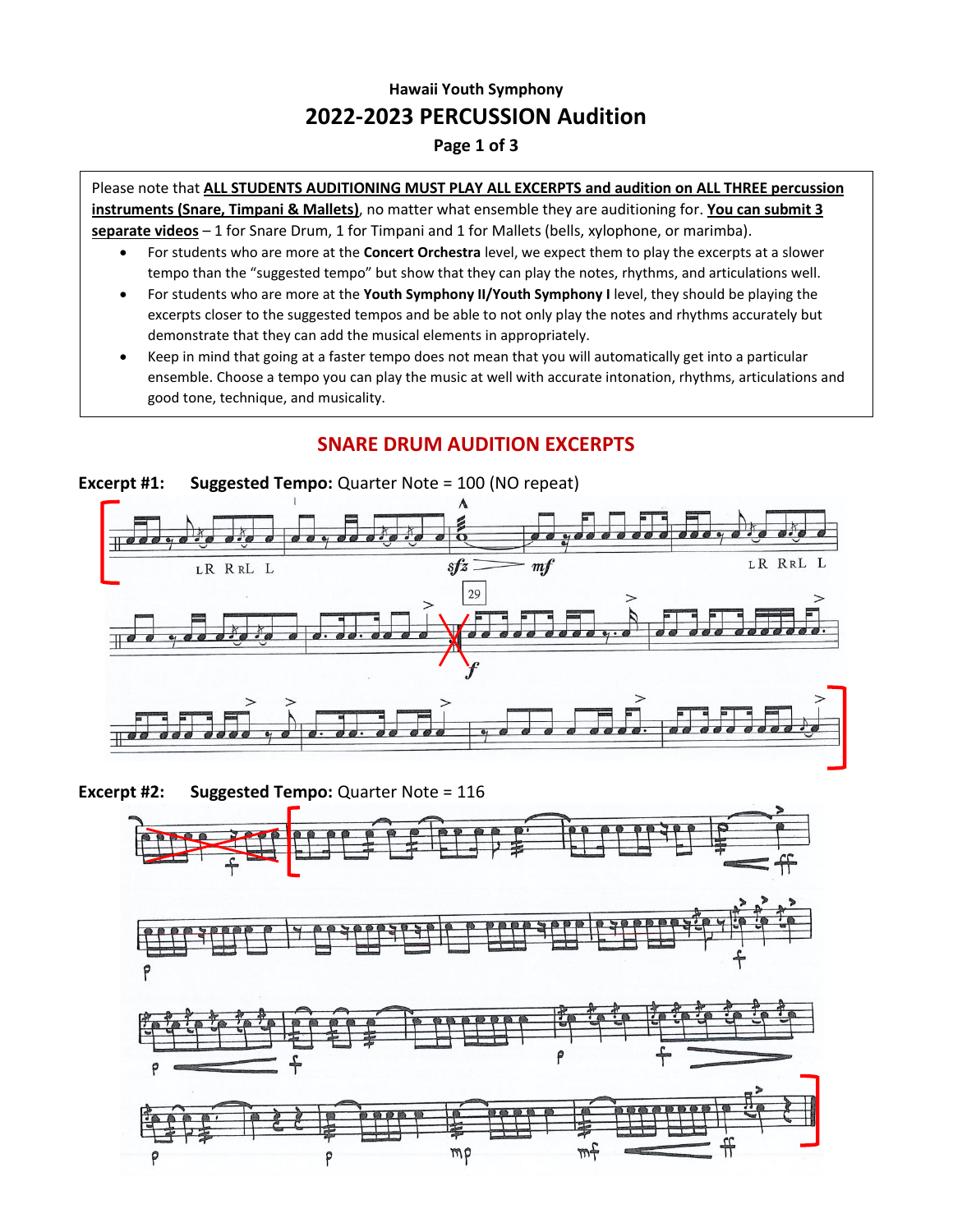## **Hawaii Youth Symphony 2022-2023 PERCUSSION Audition**

**Page 2 of 3**

#### **TIMPANI AUDITION EXCERPTS**